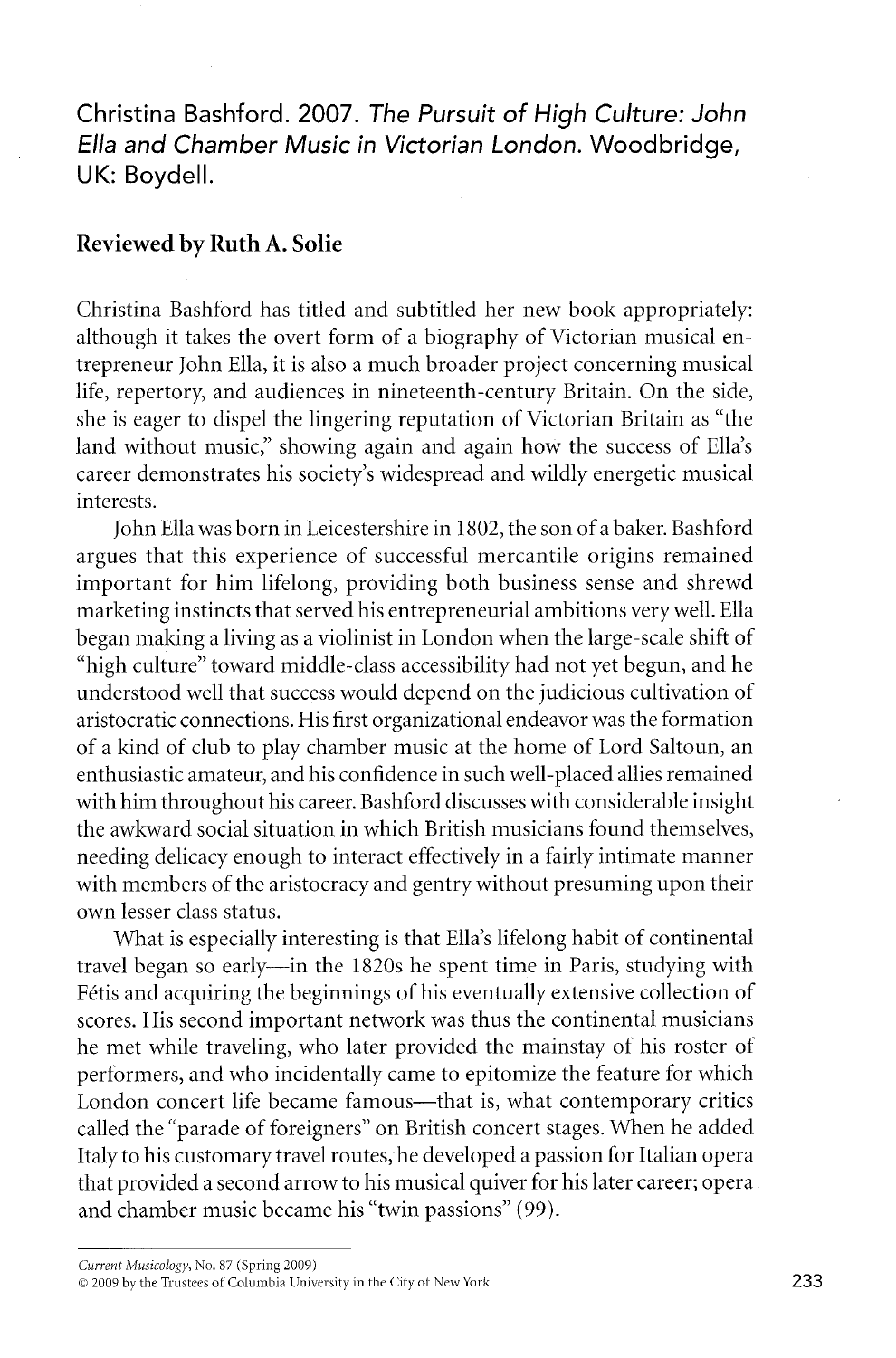## **Current Musicology**

In the early 1830s Ella began to make his name as a writer on music, participating in the early growth of music journalism. At the same time his first entrepreneurial endeavors began with series of *soirees musicales,* sold by subscription and evidencing an already-developing core classical repertory, featuring Beethoven. Here some especially interesting aspects of the social history of music arise. Such subscription performances took place both in private houses and in rented halls, since in the early decades of the century there was no clear conceptual distinction between public and private spaces. It has been a vexed question how much the British upper classes participated in domestic music-making; presumably they did so with less energy than their peers on the continent, but Christina Bashford is among those who have been reassessing that assumption, and she provides food for thought here in the course of John Ella's story.

In 1845 Ella launched what would be his *magnum opus,* the Musical Union for the performance of chamber music. It depended for its membership on the upper-class social network with whom he had been working since his arrival in London, growing the audience carefully by recommendation and election only. Although Ella also added a set of somewhat less rarefied "Director's matinee" concerts, for which non-members could purchase tickets, the Union itself would continue to be marked by a "halo of leisure and wealth, as well as high musical values" (146). Again, questions for the social historian abound. It is notoriously difficult to assess the motivations of audiences, so while it is likely that Musical Union concerts were primarily social events for many of its members, Bashford argues energetically that many were also driven by a strong and genuine love for the music. We can never know, but it is clear that Ella's own determined belief that aristocratic amateurs were the most serious of listeners colored all of the Union's activities.

Several times during the century, political upheavals in continental Europe drove musicians to Britain as refugees, each time to the advantage of the Musical Union (and also of other musical institutions and organizations, of course). The revolutions of 1848 helped the Union to thrive, especially because many such musical refugees had come to know Ella during his travels, and helped him to expand his operation into "Musical Winter Evenings" that appealed to larger middle-class audiences.

Continually, Ella seems to balance his interest in developing a larger, more general audience with his determination to retain his aristocratic connections. During the 1850s, he is organizing the performance of his arrangements of operatic selections in houses like Sir George Clerk's, but at the same time he has begun to give popular lectures at the London Institute and to develop his increasingly detailed program notes-which by now included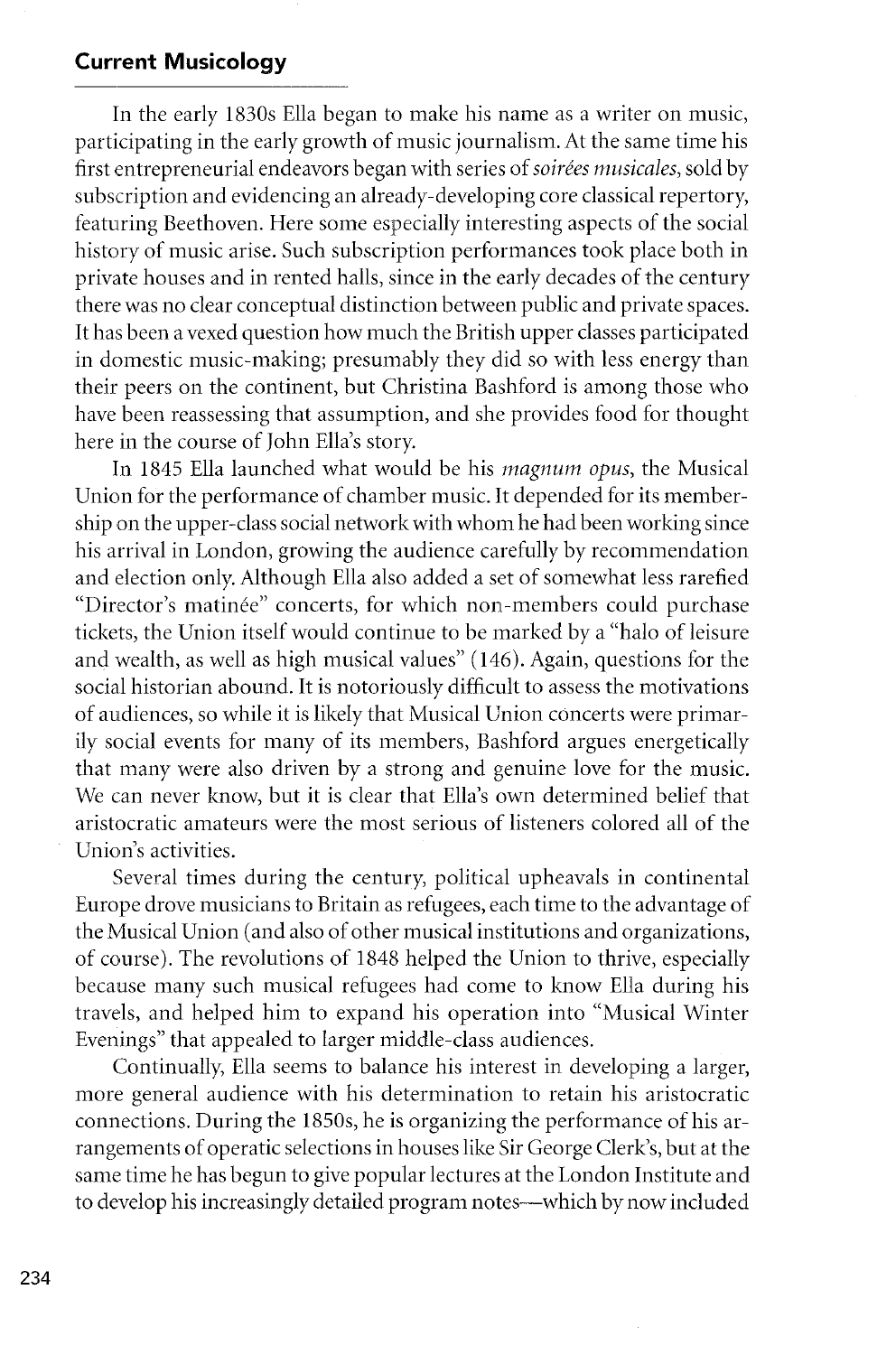information about both the compositions on the program and the players, using technical terms and printed musical examples for the edification of the audiences he was determined to educate into knowledgeable listeners.

The Musical Union's move into St. James's Hall, opened in 1858, heightened the reverential atmosphere with its decoration of sculpted angels proffering the names of the great composers; in keeping, Ella placed his performers on a central podium and the listeners in seats surrounding them. His audience continued to grow and, notably, included a continually increasing number of women.

One lifelong scheme of Ella's was frustrated by his inability to raise sufficient financial support: his wish to found a Musical Union Institute that would provide a music library, particularly a score collection, a lecture hall, perhaps loan instruments for musicians, and study space. It would be "consecrated to the intellectuality of the musical art" (244) and would, he thought, be appropriately sited in South Kensington where the array of great museums was just then beginning to appear. It never happened; Ella's own music collection finally became part of the library of the Royal College of Music, ending up in South Kensington after all.

Eventually, inevitably, the changing history of music caught up with him. The musical repertory grew in ways that his classicizing intent could no longer cope with; audiences changed, and so did their tastes. Ella warned loudly against the highly popular "monster concerts" and other manifestations of what he considered cheap entertainment for a vulgar mass taste. Bashford is particularly adept at recounting the forces of change that conspired against the Musical Union's survival: the emergence of agents, the increase in the number of performing organizations and concert venues, the dominance of ticket sales as opposed to private subscription, the development of a rapidly lengthening season and of a wider range of ticket prices, and in general the "surfeit of supply and choice" that London saw by the 1870s (323).

What seems to me a fascinating anomaly in Ella's musical profile is his interest in Wagner. He programmed excerpts from the music dramas in his opera club, albeit with passages of his own recomposition that simplified some of the harmonies to ease listeners' comprehension. Given the fact that Wagner's music dramas, not to mention Wagner himself, provided the single most widespread and most vituperative musical controversy of the late century in Britain, it seems counterintuitive that Ella's otherwise conservative and classicizing musical preferences could accommodate him. Bashford tells us that a contemporary journal thought so too, remarking that it was "somewhat singular to find so old a professor of the art taking up with the modern Wagner" (304).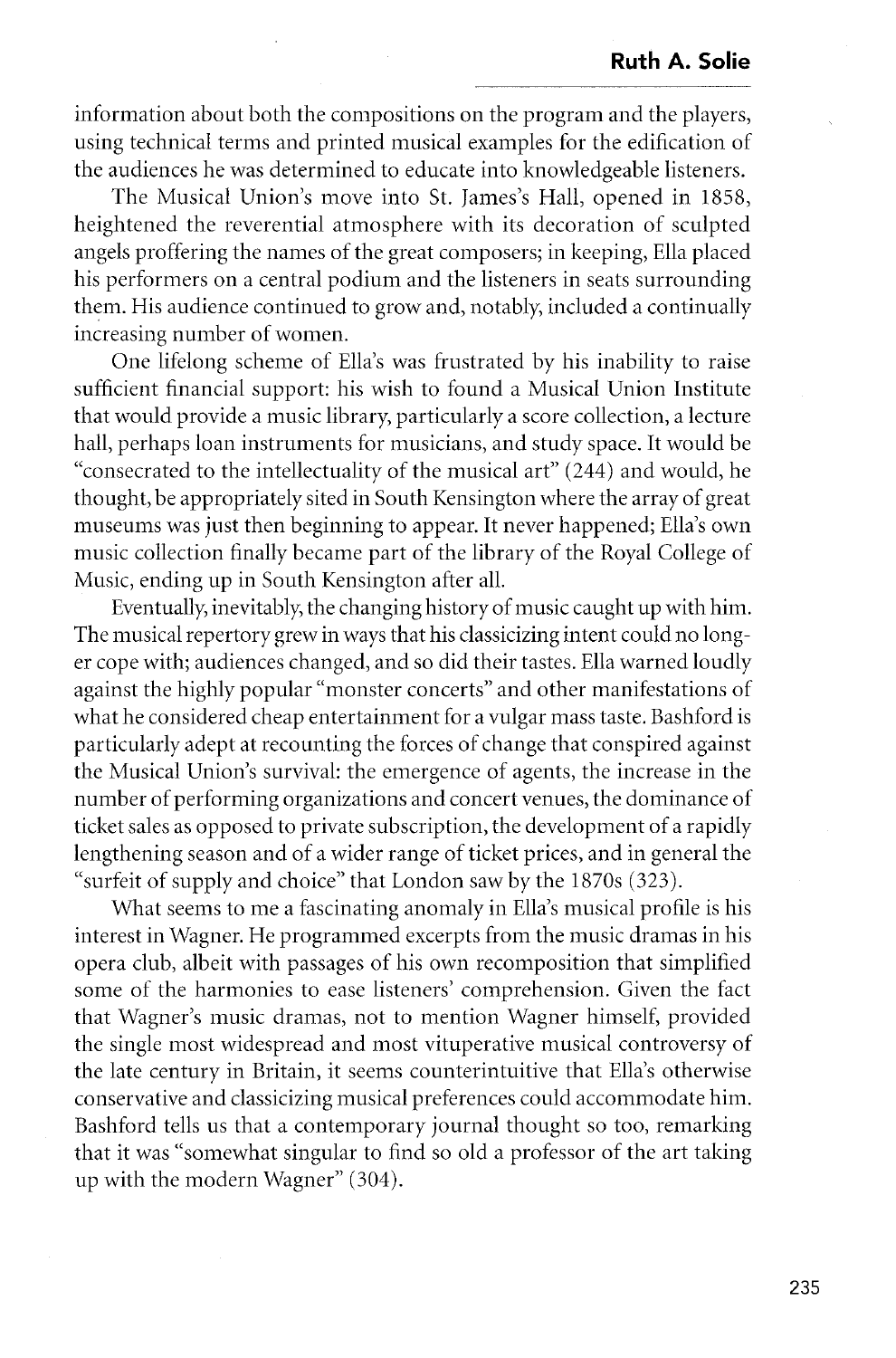## **Current Musicology**

By the time of John Ella's "swansong season" in 1880, he had ironically gotten what he wished for-"the emergence of a mass culture for music" (334)-but not of the sort he had wanted. Rather than a nation of string quartet enthusiasts listening reverently while following the printed score, instead he saw a vibrantly rich and varied musical culture that supplemented those string quartets with other popular choices, from brass band contests to oratorio singing to music hall.

The most striking aspect of Ella's story-and it is unpacked beautifully here-is the almost uncanny way in which his activities, beliefs, and musical goals epitomized the most significant music-historical process of the nineteenth century: the gradual accumulation of the musical canon or "standard repertory," along with all the associated attitudes and behaviors we later came to know so well. Ella was the poster child for "sacralization" and its attendant ideologies.

The economic and social fact that high culture in general was just then becoming less elite and more accessible to a growing and prosperous middle class created the ideal context for the development of an audience aspiring to the finer things, and Ella was there to let them know which the finer things were. From the beginning, he programmed what he insisted on calling "the highest of musical art." He warned his listeners-or, perhaps, assured them-that they would need to do some "hard listening" (285) to become knowledgeable and accomplished music lovers, since these great works were difficult to understand. His Union members developed the habit of listening with score in hand, assisted by Ella's own program notes that urged attention primarily to structural matters and to appropriate reverence for the musical texts as such-as Bashford observes, the scores' "prayer-book size" was telling (141). He encouraged listeners to believe in music as a highly intellectual endeavor and to evaluate composers in terms of their technical mastery of harmony and counterpoint.

His concert programs themselves take a notably modern form: short and concentrated programs devoted to a homogeneous repertory, quite unlike the tradition of long rambling events cobbled together from every kind of performing force available. From the beginning of the Musical Union concerts, the Viennese classics formed the core--as Bashford says, "most of the works we now think of as 'classics' ... had been put in place in the first few seasons, and they continued to be heard" (187). Gradually, additional now-standard items were added, including especially Mendelssohn, a composer beloved by Victorian audiences. Even as Romantic pieces appeared on the programs, however, often at the behest of visiting performers, Ella's notes continually classicized them with his exclusive attention to structural matters, "applying a classical filter to all he heard" (315). Eventually it became